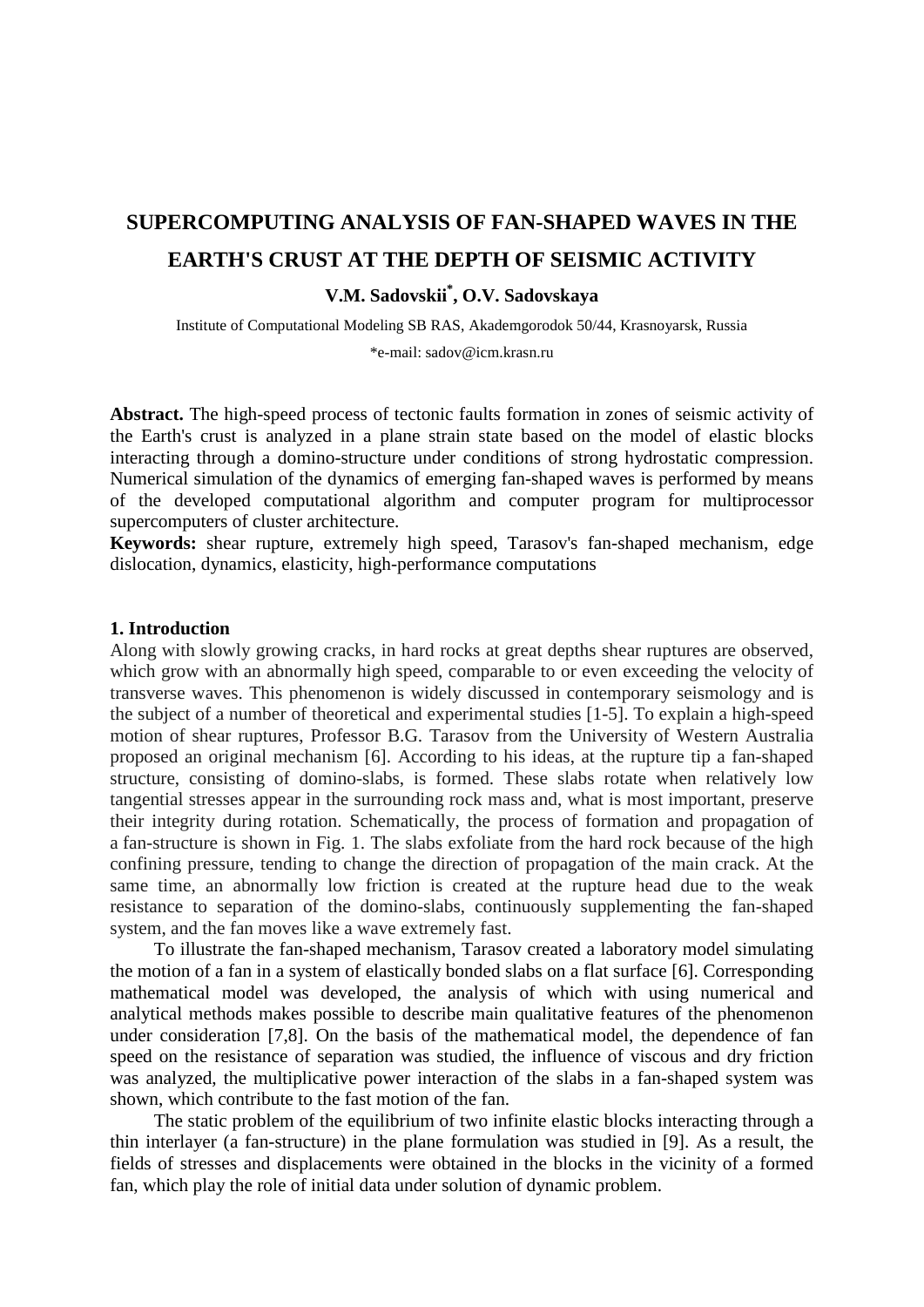

**Fig. 1.** The scheme of formation of a fan domino-structure

In the present paper, the process of starting and subsequent motion of a fan-shaped system between two elastic blocks is analyzed on the basis of dynamic equations of a plane strain state by use of supercomputers of cluster architecture.

#### **2. Mathematical model**

Analysis of the static solution shows that a fan-structure, formed under the action of natural or technogenic processes, with the slabs height of 0.1 m significantly changes the hydrostatic stress state in the surrounding rock. These changes extend over a distance of the order of the fan's length, which is tens of meters, in the direction of the rupture and over a distance of 5 – 10 m in the normal direction. For direct numerical simulation of the dynamic processes taking place, the dimensions of each of two interacting blocks must be at least  $5 \text{ m} \cdot 50 \text{ m}$ , and the step of squared difference grid must be approximately 0.01 m, which is ten times smaller than the height of slabs. Thus, we obtain a computationally complex problem that requires resources of RAM and runtime that are characteristic for a supercomputer of average performance of a cluster or hybrid architecture. For solution of this problem, the technology of parallelization on the basis of decomposition of computational domain is applied. Blocks interacting through a fan are uniformly distributed between the cluster nodes, and necessary data exchange over the boundaries takes place. We use previously developed author's program code [10] for the analysis of dynamic processes in a multi-blocky medium with thin interlayers.

**Equations of a blocky medium.** The plane strain state of blocks (rectangles with sides parallel to the axes of a Cartesian coordinate system) is described by the system of equations of a homogeneous isotropic elastic medium:

$$
\rho \dot{v}_1 = \sigma_{11,1} + \sigma_{12,2}, \qquad \rho \dot{v}_2 = \sigma_{12,1} + \sigma_{22,2}, \qquad \dot{\sigma}_{12} = \rho c_2^2 (v_{2,1} + v_{1,2}),
$$
  
\n
$$
\dot{\sigma}_{11} = \rho c_1^2 (v_{1,1} + v_{2,2}) - 2\rho c_2^2 v_{2,2}, \qquad \dot{\sigma}_{22} = \rho c_1^2 (v_{1,1} + v_{2,2}) - 2\rho c_2^2 v_{1,1}.
$$
\n(1)

Here  $\rho$  is the density,  $c_1$  and  $c_2$  are the velocities of longitudinal and transverse elastic waves, respectively. The dot over a symbol denotes partial derivative with respect to time and the indices after a comma denote partial derivatives with respect to spatial variables. The conventional notations of tensor analysis are used. Internal boundary conditions at the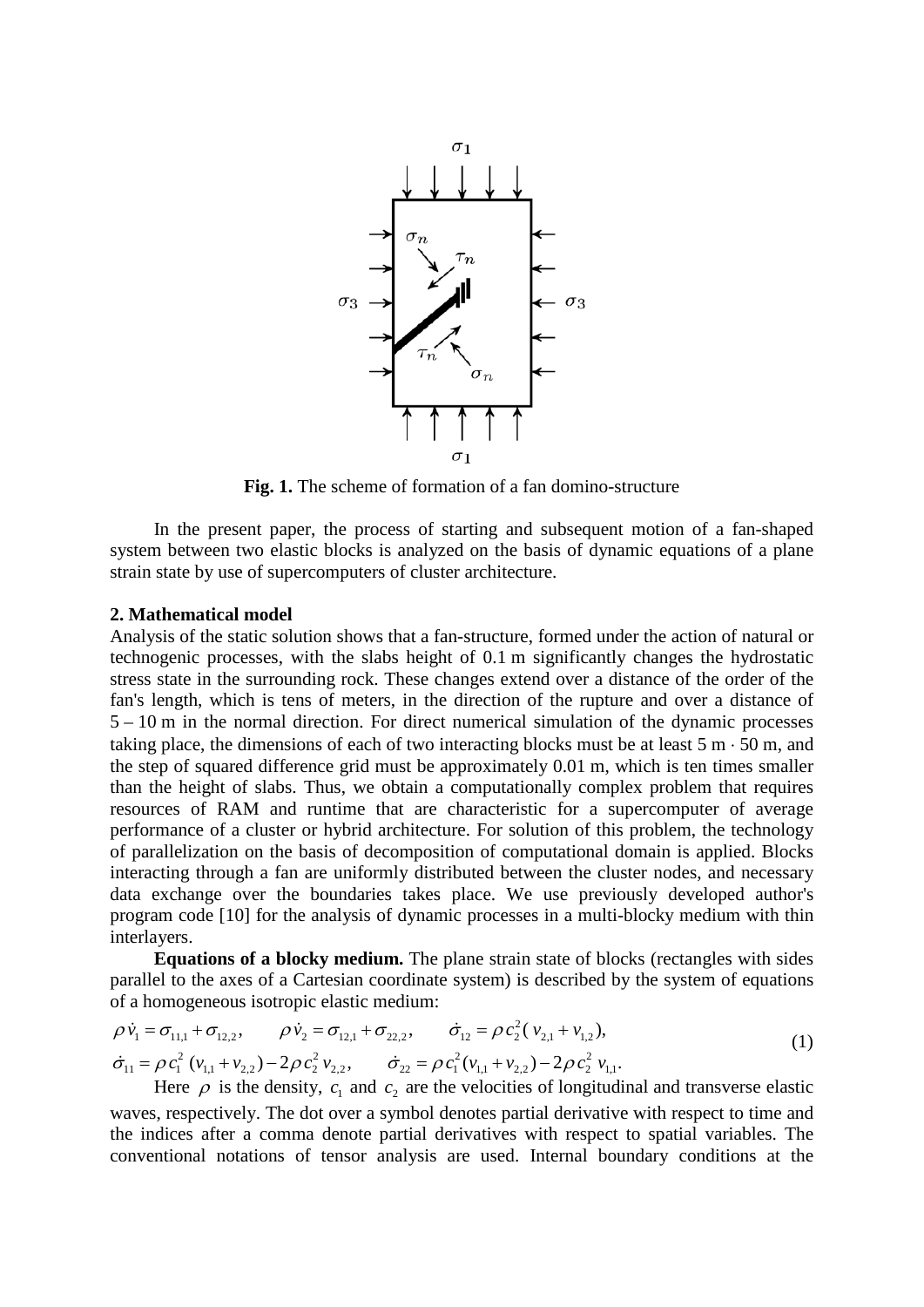interblock artificial boundaries between computational nodes are the conditions of continuity of the velocity vector  $\nu$  and the stress vector  $\sqrt{\ }$  on respective areas.

For obtaining numerical solution of the system (1) with given initial data and boundary conditions, a parallel computational algorithm was developed, in which a two-cyclic splitting method with respect to spatial variables is realized [11]. Systems of 1D equations in blocks are solved on the basis of implicit finite-difference scheme constructed in [12]. The algorithm proposed in this paper makes it possible to perform computations with large time steps, exceeding the maximum permissible value of the step according to the Courant–Friedrichs– Lewy condition for explicit schemes by many times. It can be applied both in the simplest case of the contact interaction between blocks of the type of continuity condition, and in the case of nonlinear internal boundary conditions of a sufficiently general form.

**Modeling of a fan.** When modeling the dynamics of a fan-shaped system, one of the horizontal interlayers in a blocky massif is assumed to be a tectonic fault – an extended rectilinear zone of small thickness with a fan-structure. A separate fragment of such structure, in accordance with the Tarasov model, can be considered as an absolutely rigid slab with the height *a* of a unit cross section. Position of the slab relative to horizontal axis at the initial time moment is given by the angle  $\varphi_0$ . Formation and further propagation of the fan is accompanied by rotation of the slab with a change of angle from  $\varphi_0$  to  $\varphi_1 = \pi - \varphi_0$ .



**Fig. 2.** Coordinate systems in the blocks (a), scheme of loading for a slab (b), and kinematic scheme (c)

Under formulation of boundary conditions in the fan zone, the coordinate systems in blocks, shown in Fig. 2 a, are identified. The loading scheme for the slab oriented at the angle  $\varphi$  ( $\varphi_0 \le \varphi \le \varphi_1$ ) is represented in Fig. 2 b. It includes the normal and tangential stresses acting from the side of upper and lower adjacent blocks, and the rotational moment due to the contact interaction with neighboring slabs. Under the assumption of the smallness of inertial forces and moments, the equilibrium conditions are valid: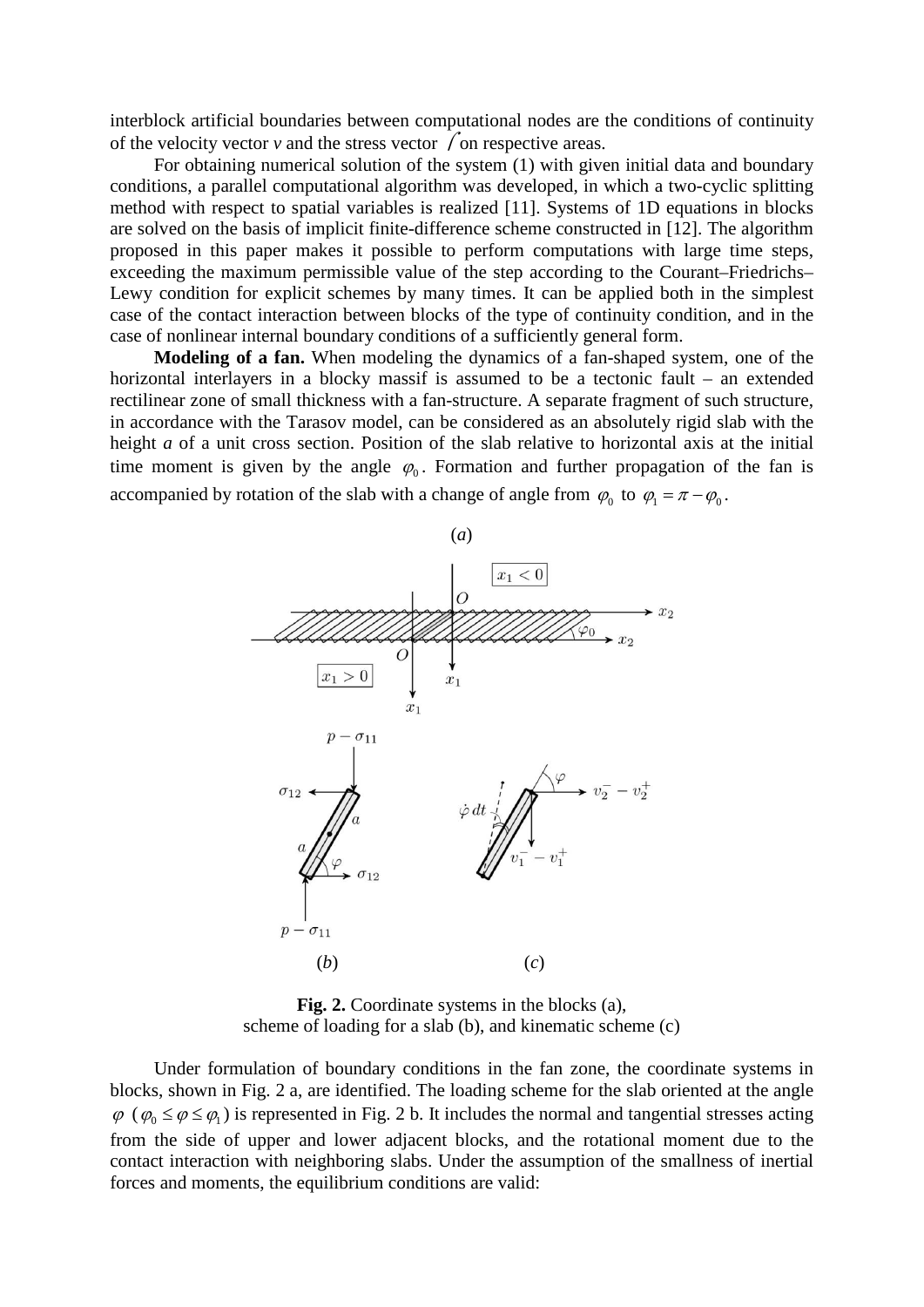$$
\sigma_{11}^+ = \sigma_{11}^- \equiv \sigma_{11}, \qquad \sigma_{12}^+ = \sigma_{12}^- \equiv \sigma_{12}, \qquad M + \sigma_{11} a \cos \varphi + \sigma_{12} a \sin \varphi = 0, \tag{2}
$$

where superscripts " $\pm$ " are related to the boundaries of interacting blocks. In accordance with the kinematic scheme in Fig. 2 c, the following equations are satisfied:

$$
v_1^+ - v_1^- = a \dot{\phi} \cos \phi, \qquad v_2^+ - v_2^- = a \dot{\phi} \sin \phi.
$$
 (3)

Contact interaction of fragments is described by the variational inequality:

$$
(M + \eta \dot{\phi})(\tilde{\phi} - \phi) \ge 0, \qquad \varphi_0 \le \tilde{\phi} \le \varphi_1. \tag{4}
$$

Here  $\tilde{\varphi}$  is an arbitrary admissible variation of the angle,  $\eta$  is the coefficient of viscous friction. If  $\varphi = \varphi_0$ , then from the variational inequality it follows that the moment *M* is nonnegative, and if  $\varphi = \varphi_1$ , then it is nonpositive. If  $\varphi_0 < \varphi < \varphi_1$ , then, because of the arbitrariness of variation, it follows from (4) that *M* is equal to the moment of viscous friction forces. This corresponds exactly to the loading scheme.

The algorithm of numerical realization of the conditions for interaction of blocks through a fan interlayer, based on the relationships  $(2) - (4)$ , was implemented by means of the equations for predictor step obtained in [12]. These equations are approximations of the equations on characteristics for 1D systems in adjacent cells of the neighboring blocks. According to them

$$
z_1^+v_1^+ + \sigma_{11}^+ = P^+, \qquad z_2^+v_2^+ + \sigma_{12}^+ = S^+, \qquad z_1^-v_1^- - \sigma_{11}^- = P^-, \qquad z_2^-v_2^- - \sigma_{12}^- = S^-, \qquad (5)
$$
  
where  $z_1^+$  and  $z_2^+$  are the difference analogues for the acoustic impedances of longitudinal and

transverse waves,  $P^{\pm}$  and  $S^{\pm}$  are the analogues of Riemann invariants corresponding to these waves.

After simple transformations, the inequality (4) takes the following form:

$$
((A + \eta)\dot{\phi} - B)(\tilde{\phi} - \phi) \ge 0, \qquad \varphi_0 \le \tilde{\phi} \le \varphi_1,
$$
  
\n
$$
A = z_1 a^2 \cos^2 \varphi + z_2 a^2 \sin^2 \varphi, \quad B = (P^+ - P^-) a \cos \varphi + (S^+ - S^-) a \sin \varphi, \quad 1/z_k = 1/z_k^+ + 1/z_k^-.
$$
  
\nApproximation of the derivative by time leads to the discrete variational inequality:

 $(\hat{\varphi} - \overline{\varphi})(\tilde{\varphi} - \hat{\varphi}) \geq 0$ ,  $\overline{\varphi} = \varphi + \Delta t B/(A + \eta)$ , the solution of which  $\hat{\varphi}$  ( $\varphi_0 \leq \hat{\varphi} \leq \varphi_1$ ), related to a new time layer, is defined as the projection  $\overline{\varphi}$  onto constraints:  $\hat{\varphi} = \varphi_0$  if  $\overline{\varphi} < \varphi_0$ , or  $\hat{\varphi} = \overline{\varphi}$  if  $\varphi_0 \le \overline{\varphi} \le \varphi_1$ , or  $\hat{\varphi} = \varphi_1$  if  $\varphi_1 < \overline{\varphi}$ . Further, the angular velocity is calculated by the formula  $\dot{\varphi} = (\hat{\varphi} - \varphi)/\Delta t$ , and using equations (2), (3), (5) the velocities and stresses at the interlayer boundaries are found. These values are necessary for the subsequent realization of the algorithm for calculating velocities and stresses in adjacent blocks.

#### **3. Results of computations**

By means of the described algorithm the computations of fan-shaped waves in an interlayer between two homogeneous blocks of hard rock were performed. It was assumed that at the initial time moment these blocks are in equilibrium under the action of confining pressure  $\sigma_{11} = \sigma_{22} = -p$  and static stresses, which are formed around the fan. Motion occurs due to the additional tangential stress  $\sigma_{12} = \tau$ , increasing monotonically with time or being applied abruptly.

In the initial state the fan was set near the left boundary. To trace its motion over a long distance, the length of both blocks was taken as  $80 \text{ m}$ , and the step of a grid – as  $0.01 \text{ m}$ . Computations were performed on 80 nodes of the MVS–1000 supercomputer of the Institute of Computational Modeling SB RAS. The size of computational domain for each node of a cluster was 10 m  $\times$  1 m. The acting pressure  $p = 250$  MPa and the maximum value of tangential stress  $\tau = 100 \text{ MPa}$  were chosen based on the model representations about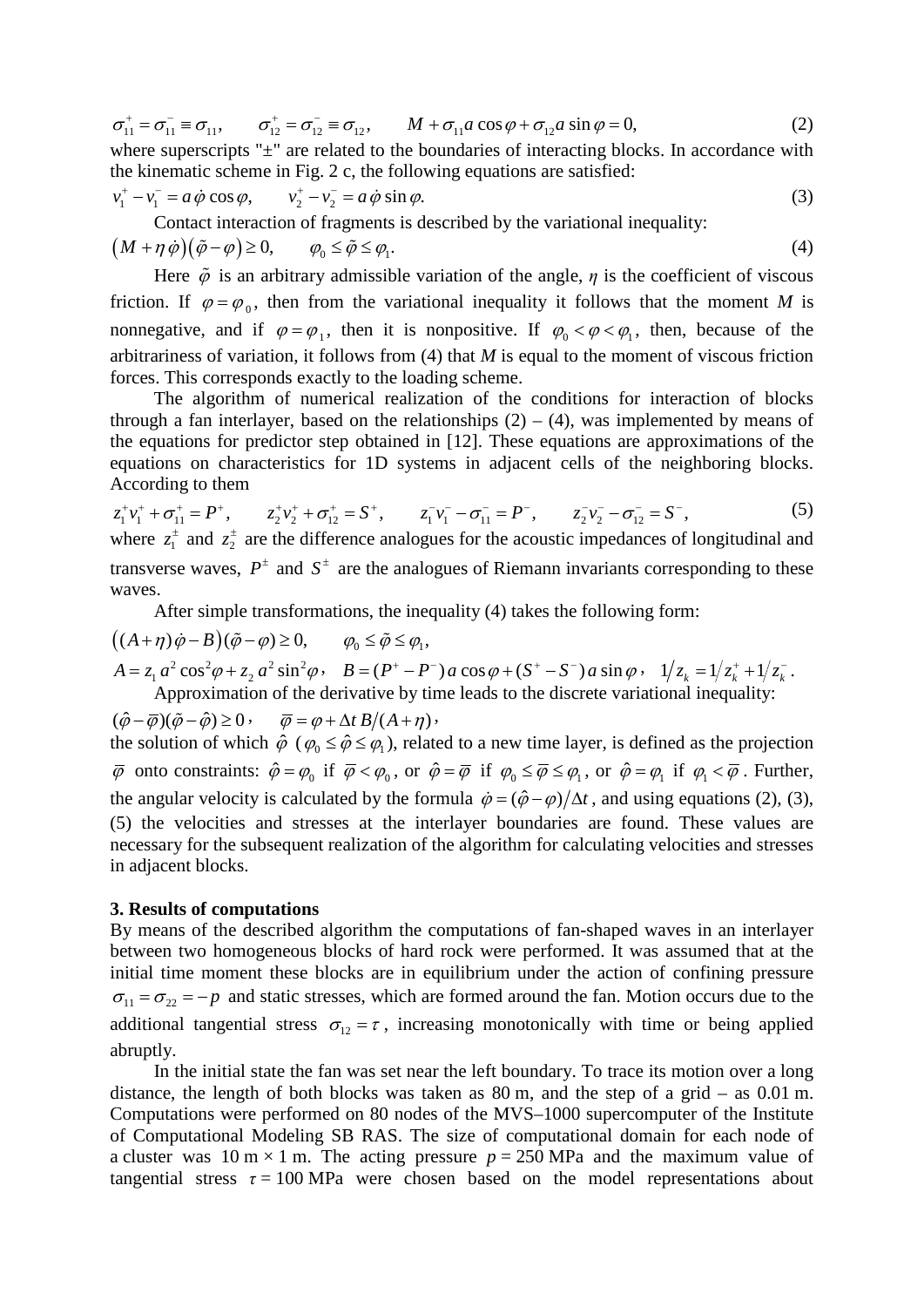geological processes occurring at the depth about 10 km [6]. Elasticity parameters of the blocks:  $\rho = 2700 \text{ kg/m}^3$ ,  $c_1 = 6000$  and  $c_2 = 3300 \text{ m/s}$ .

**Starting of a fan-shaped system.** The motion of a fan system is counteracted by frictional forces and, first of all, by the force of resistance to separation of slabs in the head of the fan. Therefore, the fan starts not immediately, but only when a certain limit of tangential stress  $\tau_*$  is reached in the blocks. In order to characterize the dependence of a limit stress on friction forces, the computations of the problem, in which all domino-slabs are forcibly held in a fixed state, were made. Calculated velocities in this case must be zero, and the stress fields should not depend on time. The obtained results fully satisfy this criterion. Figure 3 a shows the level surfaces of tangential stress around the forcibly held fan, which are consistent with the results of [9].



**Fig. 3.** Fixed fan: Level curves of tangential stress (a), distribution of the angle of rotation of slabs and distribution of the moment of restraining forces (b)

In Fig. 3 b the distributions of the angle of rotation of slabs along the fan-system and the moment of restraining forces are represented. An approximate computation of the integral

$$
A = \frac{1}{2} \int_0^l M(x_2) d\varphi(x_2),
$$

where *l* is the length of blocks, by the formula of rectangles allows to estimate the specific work of restraining forces, when a fan moves per unit distance. If  $\tau_* = 100 \text{ MPa}$ , then  $A = 7.66 \text{ MJ/m}^2$ . Because of the linearity of the problem with a fixed fan, the restraining forces are linearly dependent on the value of  $\tau_{\ast}$ . Therefore, the work corresponding to other values of the limit stress can be obtained by simple recalculation.

Figure 4 shows similar results for another variant of the problem, in which only the most right slab in the head of the fan is held. In this case a dynamic process develops, the fan contracts, trying to tear off the fixed slab, which leads to a steady-state redistribution of stresses in the blocks after some time.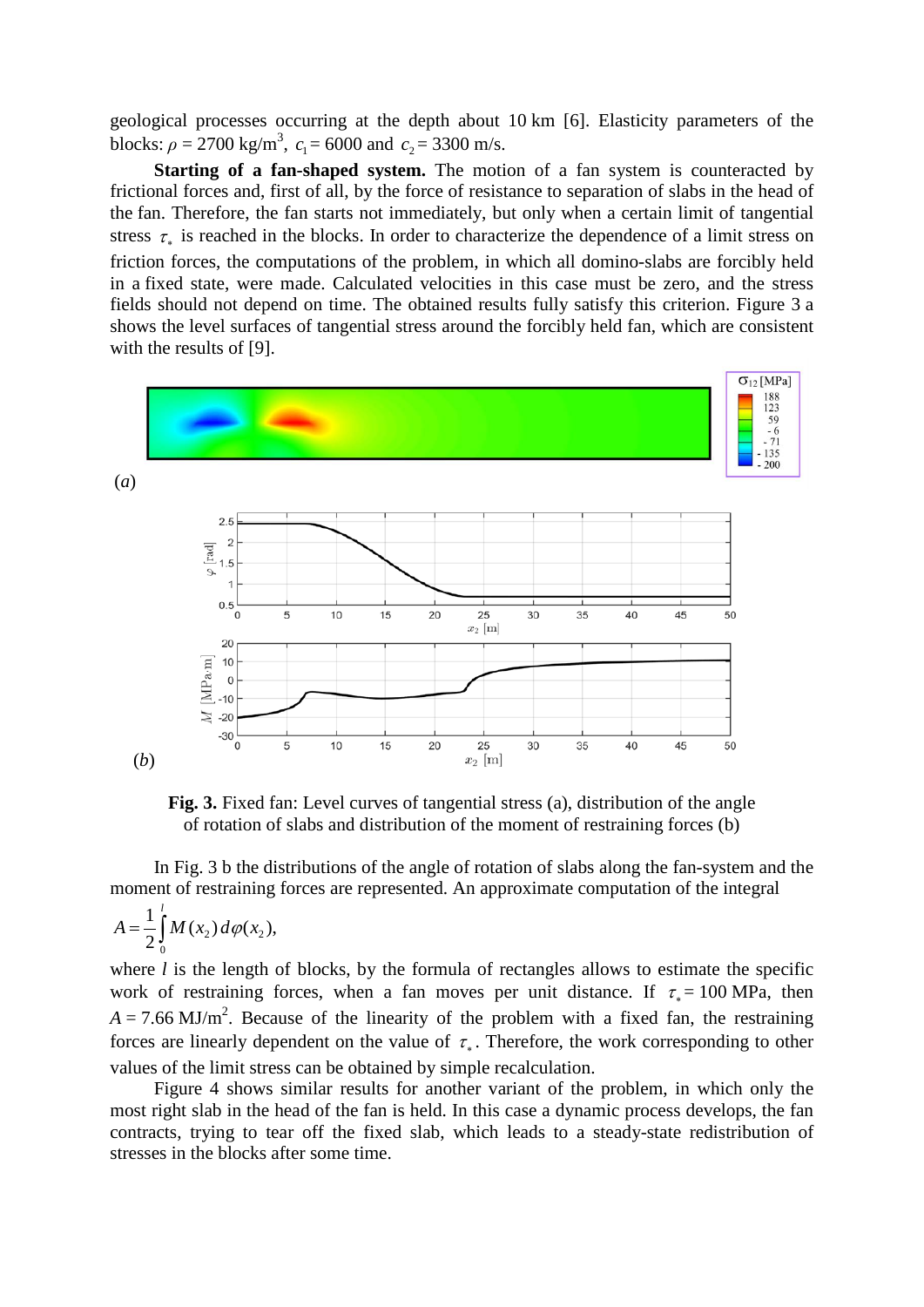**Fan wave motion.** When modeling a moving fan, viscous friction with a coefficient  $\eta = 1$  MPa·m·s, stabilizing computational results, and resistance to separation of the head slab, equivalent to the moment of separation  $M_* = 0.75 \text{ MPa} \cdot \text{m}$ , are introduced into the model. The value of moment is lower than the limit value, which can be determined from the graph in Fig. 4 b, therefore, the fan starts and moves.

In the considered variant of the problem, the tangential stress increases monotonically with time according to the equation  $\tau = \tau_* \sin^2 \pi t / t_0$  within the loading time  $t_0$ , and after the end of this time the stress becomes constant. Boundary conditions of the problem are set in terms of the velocities for the state of simple shear, corresponding to the tangential stress reached at the given time moment.



**Fig. 4.** Stopped fan: Level curves of tangential stress (*a*), distribution of the angle of rotation of slabs and distribution of the moment of restraining forces (*b*)

Figure 5 shows the diagrams of the angle of rotation of slabs in a fan-system successively through 0.02 s after the start, and the diagrams of the rotational moment for the loading time 0.1 s. From this figure, it can be seen that the motion of the fan is essentially nonuniform.



**Fig. 5.** Distribution of the angle of rotation of slabs and distribution of the rotational moment in a moving fan-system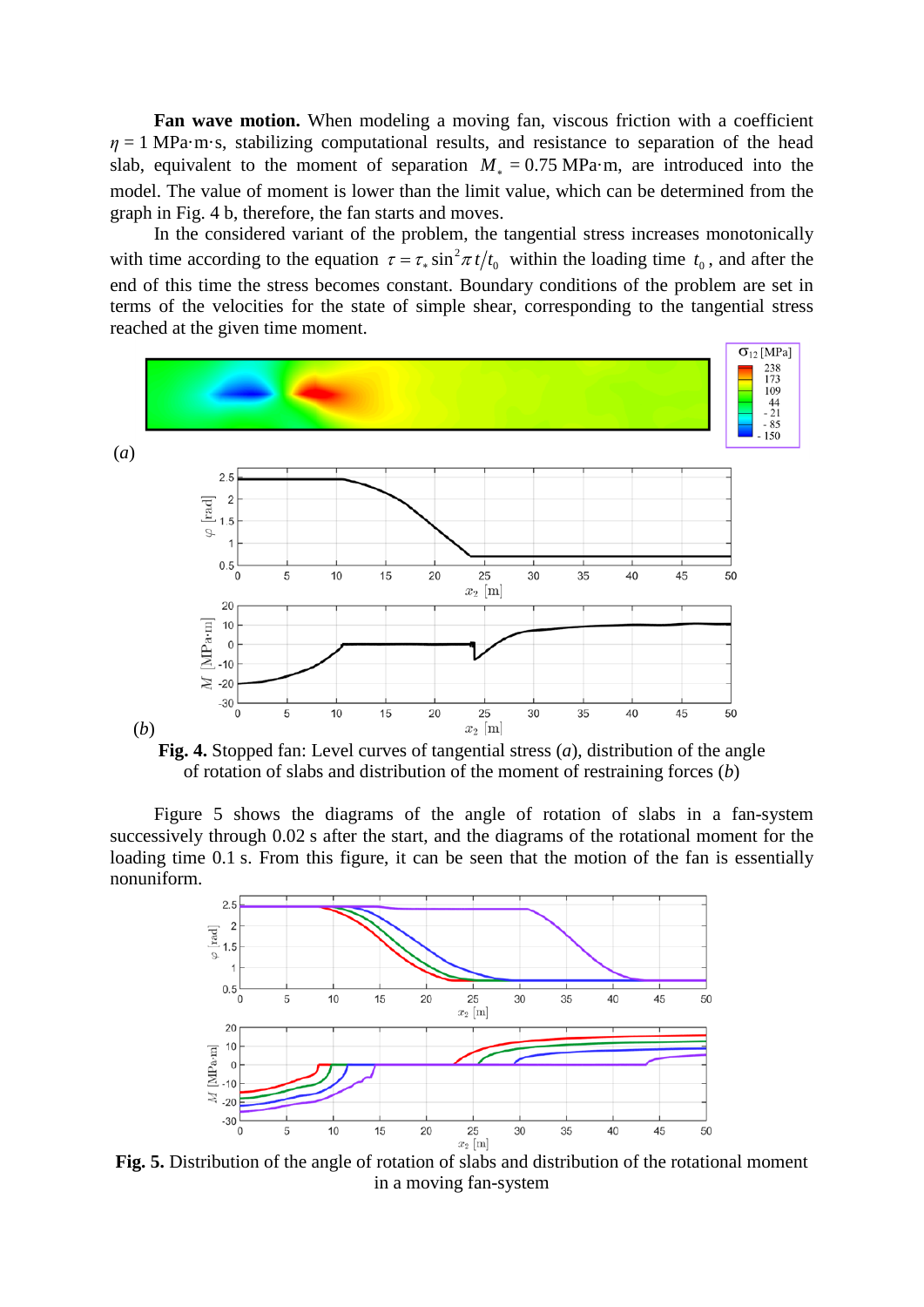Level surfaces of tangential stress for the moving fan at different time moments are represented in Fig. 6.



**Fig. 6.** Level curves of tangential stress in the process of fan motion

As computations have shown, the fan speed depends weakly on the loading time. The maximum speed is 2770 m/s at  $t_0 = 0.1$  s and the maximum speed is 2890 m/s at  $t_0 = 0.05$  s, both below the velocity of transverse elastic waves. For three values of the loading time  $t_0 = 0.05$ , 0.075 and 0.1 s the dependences of the fan speed on time are represented in Fig. 7 a. In Fig. 7 b similar dependences are given for three values of the additional tangential stress  $\tau = 100$ , 150 and 200 MPa. Analysis shows that the speed of a fan depends essentially on the value of tangential stress, and that at  $\tau = 200$  MPa it exceeds the velocity of transverse waves, which level corresponds to the dashed line.

Note that the decrease in the fan speed after reaching the maximum value is due to the specifics of the boundary conditions on the right-hand border of the solution domain. In all variants of computations, the velocities of particles of a medium at this border after the time of loading are assumed to be zero, which leads to the effect of locking of the fan. It stops and moves in the opposite direction until the moment of a similar reflection from the left-hand border. The question of how to formulate the conditions for an unhindered passing of a fan across the border of computational domain remains open.

Computations were carried out with a variable step of the finite-difference scheme by time variable. At the beginning, the time step parameter was greater than the characteristic value of Courant–Friedrichs–Lewy  $\Delta t = \Delta x/c_1$  by 25 times. With time, it was decreased, practically, to this characteristic value, in order to avoid the appearance of unphysical effects in the fan structure.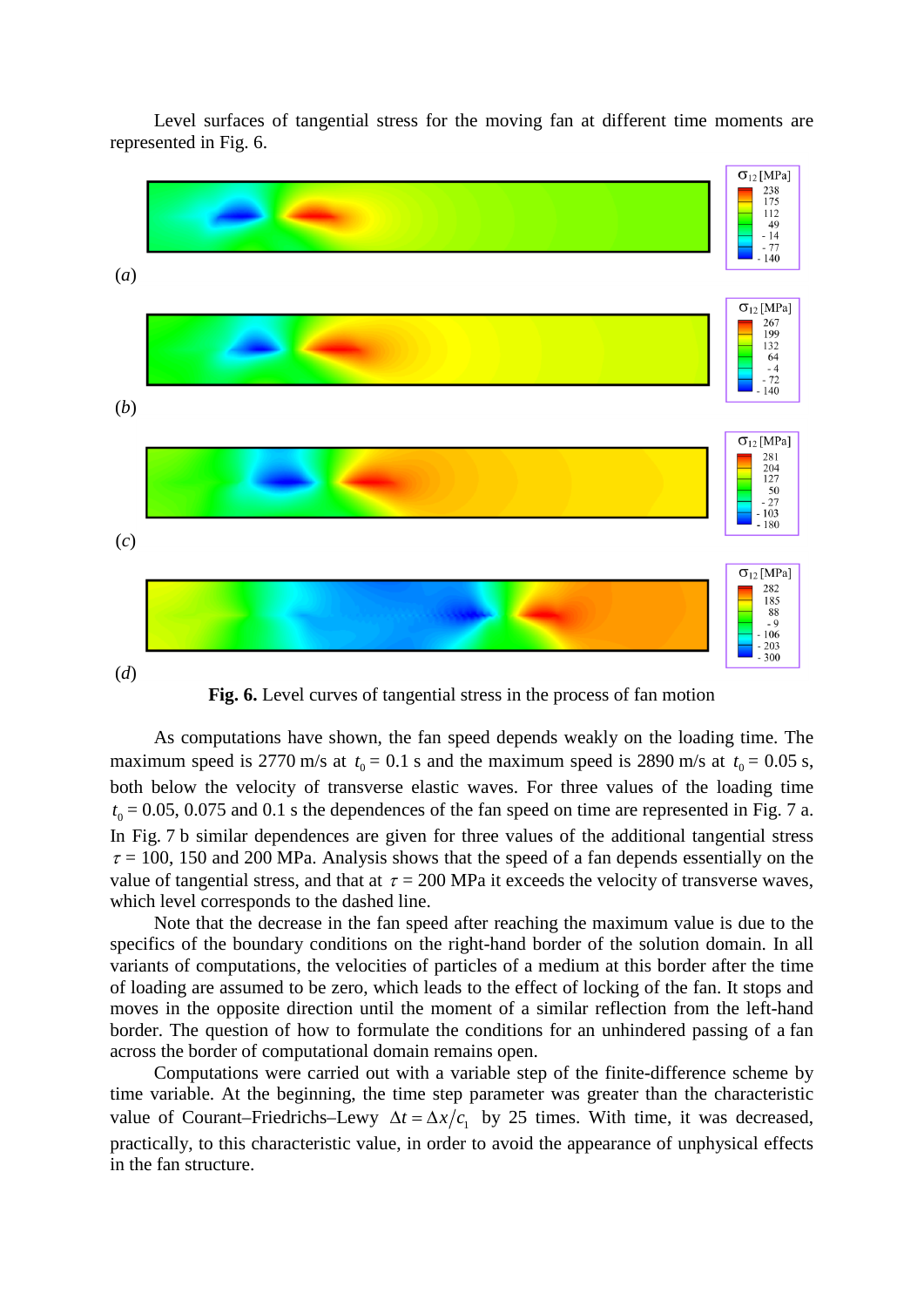

**Fig. 7.** Dependence of the fan velocity on the loading time (a) and on the additional tangential stress (b)

Average speed of the fan system at a given time was calculated by the estimated formula:

$$
V = \frac{1}{\varphi_1 - \varphi_0} \int_0^1 \dot{\varphi}(x_2) \, dx_2,\tag{6}
$$

which follows from the equation of a traveling wave:  $\varphi = \varphi(x, -Vt)$ . Simple transformations of this equation give:

$$
\dot{\varphi} = -V\varphi, \quad \dot{\varphi} \, dx_2 = -V d\varphi, \quad \int_0^l \dot{\varphi} \, dx_2 = -V \int_{\varphi_l}^{\varphi_l} d\varphi = V(\varphi_l - \varphi_0).
$$

Formula (6) takes into account that the angular velocity of domino-slabs is equal to zero outside the zone of the fan.

The range of loading times, investigated during the computations, corresponds to the passage through the fan system of low-frequency transverse waves with a frequency of  $10 - 20$  Hz and a wavelength in the range of  $150 - 300$  m. To study a more interesting case of quasistatic loading with extremely long waves of the order of several kilometers, a much more extensive domain of solution of the problem must be considered. This is possible only using a more powerful supercomputer with 1000 or more computational nodes. Current computations were fulfilled on the cluster MVS–1000 of average performance of the Institute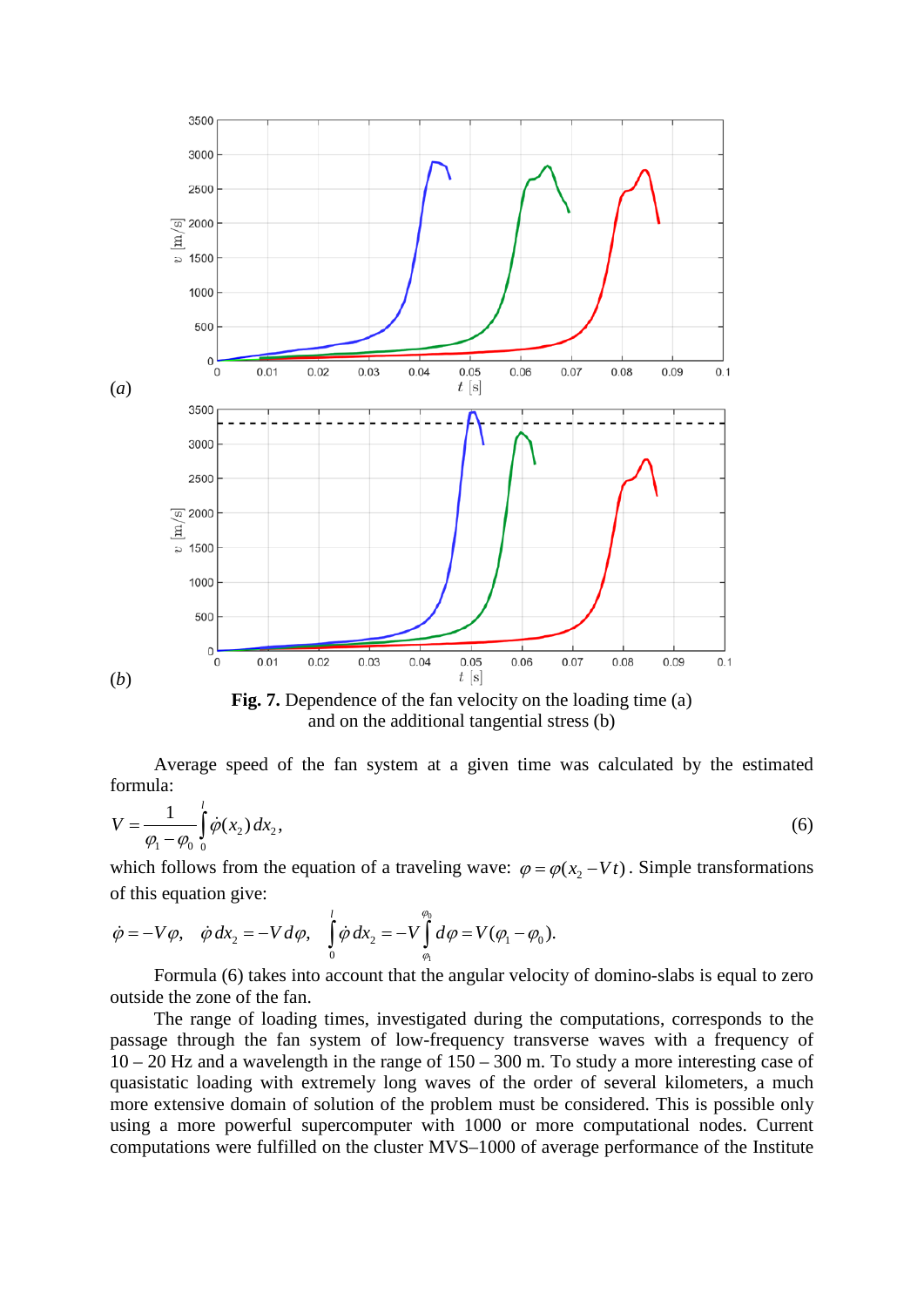of Computational Modeling SB RAS and on a small cluster of the Siberian Federal University having about a hundred computational nodes.

## **4. Conclusions**

A computational technology is developed including the mathematical model, numerical algorithm and computer program for multiprocessor supercomputers, which allows further study of the Tarasov's fan-shaped mechanism, describing the high-speed process of tectonic fracture propagation in zones of seismic activity of the Earth's crust. Based on this technology, numerical experiments simulating the fan motion excited by elastic shear waves of low frequency, of the order of tens Hertz, in the surrounding rock were performed. Obtained results characterize the fan-system as an exceptionally mobile physically unstable structure. It was shown that in the case of intensive loading the fan speed can exceed the velocity of elastic transverse waves. To analyze the motion of a fan over long distances, of the order of a kilometer, under the action of a static system of tangential stresses, it is necessary to go over to the stationary model of a running fan. Using the considered here dynamic model to solve such problem with the time of loading of the order of hours or even minutes, would require extremely large computational resources, which currently have only the world's largest supercomputer centers.

*Acknowledgements. This research was supported by the Centre for Offshore Foundation Systems of the University of Western Australia.*

### **References**

[1] Burridge R. Admissible speeds for plane-strain self-similar shear cracks with friction but lacking cohesion. *Geophysical Journal International.* 1973;35(4): 439-455.

[2] Andrews DJ. Rupture velocity of plane strain shear cracks. *Journal of Geophysical Research: Solid Earth.* 1976;81(32): 5679-5687.

[3] Freund LB. The mechanics of dynamic shear crack propagation. *Journal of Geophysical Research: Solid Earth.* 1979;84(B5): 2199-2209.

[4] Dunham EM. Conditions governing the occurrence of supershear ruptures under slipweakening friction. *Journal of Geophysical Research: Solid Earth.* 2007;112(87): B07302.

[5] Lu X, Lapusta N, Rosakis AJ. Analysis of supershear transition regimes in rupture experiments: The effect of nucleation conditions and friction parameters. *Geophysical Journal International.* 2009;177(2): 717-732.

[6] Tarasov BG. Hitherto unknown shear rupture mechanism as a source of instability in intact hard rocks at highly confined compression. *Tectonophysics.* 2014;621: 69-84.

[7] Tarasov BG, Guzev MA, Sadovskii VM, Cassidy MJ. Modelling the mechanical structure of extreme shear ruptures with friction approaching zero generated in brittle materials. *International Journal of Fracture.* 2017;207(1): 87-97.

[8] Tarasov BG, Sadovskii VM, Sadovskaya OV. Analysis of fan waves in a laboratory model simulating the propagation of shear ruptures in rocks. *Journal of Applied Mechanics and Technical Physics.* 2017;58(7): 1139-1152.

[9] Tarasov BG, Sadovskii VM, Sadovskaya OV, Cassidy MJ, Randolph MF. Modelling the static stress-strain state around the fan-structure in the shear rupture head. *Applied Mathematical Modelling.* 2018;57: 268-279.

[10] Sadovskii VM, Sadovskaya OV, Chentsov EP. *Parallel program system for numerical modeling of dynamic processes in multi-blocky media on cluster systems (2Dyn\_Blocks\_MPI)*. RU2016615178 (Certificate of state registration of computer program), 2016.